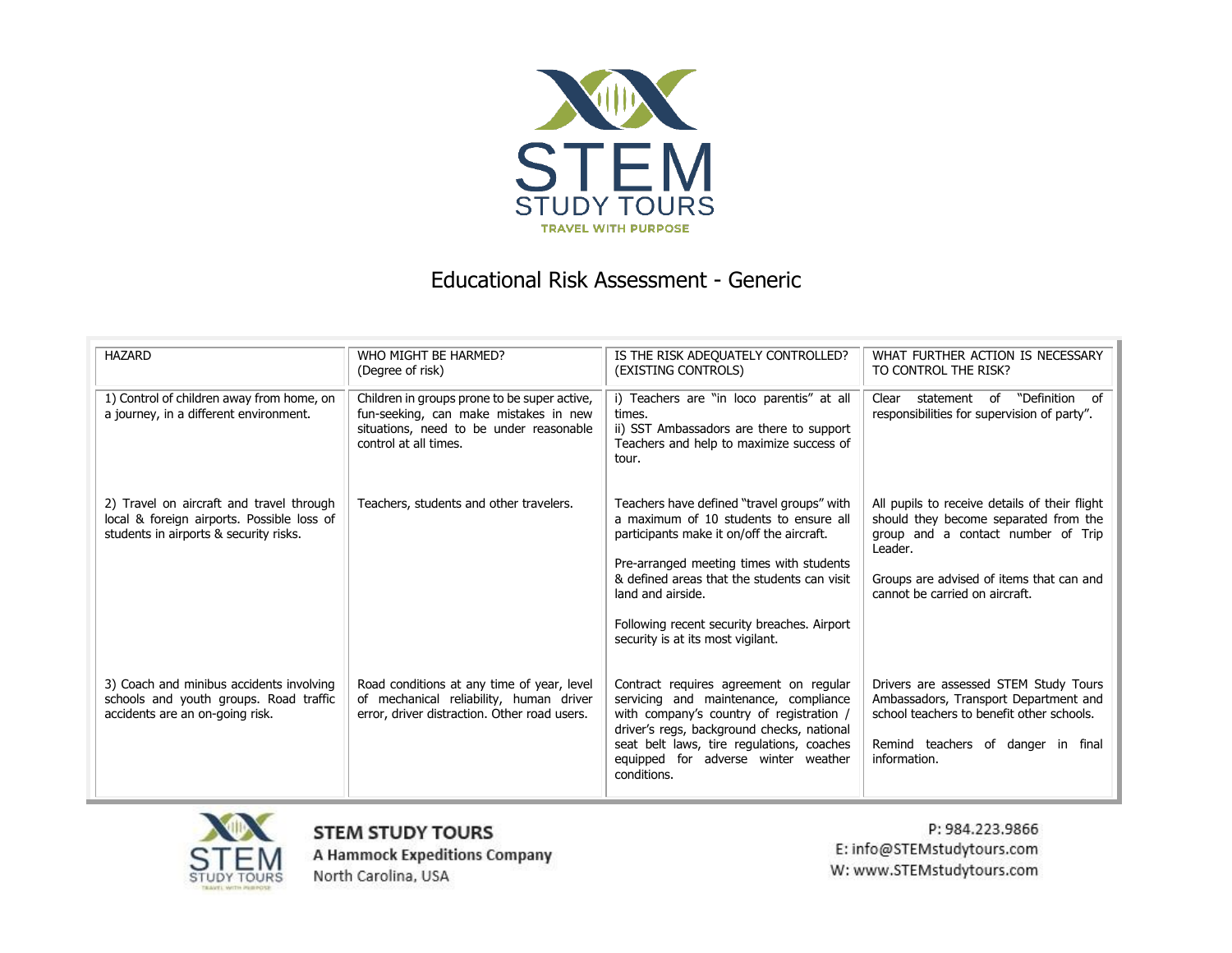| 4) Control of children on board a ferry.                                                                                                         | Contact with general public. Danger of<br>impact when departing and docking.                                                                                     | Warning of danger and advice on<br>procedure to school teachers for them to<br>pass on to children.                                                                                                                                                                                                                                                                                                                                                                                                                                                                                                                                                                                                                                | Full safety briefing is given by airline/ferry<br>once all passengers are on-board.                                                                                                                                                                                                                                                                                                                                                                                                                                                                                                    |
|--------------------------------------------------------------------------------------------------------------------------------------------------|------------------------------------------------------------------------------------------------------------------------------------------------------------------|------------------------------------------------------------------------------------------------------------------------------------------------------------------------------------------------------------------------------------------------------------------------------------------------------------------------------------------------------------------------------------------------------------------------------------------------------------------------------------------------------------------------------------------------------------------------------------------------------------------------------------------------------------------------------------------------------------------------------------|----------------------------------------------------------------------------------------------------------------------------------------------------------------------------------------------------------------------------------------------------------------------------------------------------------------------------------------------------------------------------------------------------------------------------------------------------------------------------------------------------------------------------------------------------------------------------------------|
| 5) Control of children en mass at service<br>stations, changeover points and on arrival<br>at destination.                                       | Contact with general public. Close<br>juxtaposition of pedestrians and moving<br>vehicles. Group problems, new situations-<br>traffic on left if UK destination. | Warning of danger to school teachers who<br>are in charge of groups.<br>On arrival STEM Study Tours Ambassador<br>or Meet & Greet Representative meets<br>coach to give directions to group leader<br>and group of how to disembark and<br>instructions for check-in to hotel.                                                                                                                                                                                                                                                                                                                                                                                                                                                     | Remind teachers of danger in final<br>information.<br>Group disembarked into safe area away<br>from any traffic dangers.                                                                                                                                                                                                                                                                                                                                                                                                                                                               |
| 6) Health & Safety standards at hotels and<br>hostels. STEM Study Tours are responsible<br>for the welfare of its guests in these<br>properties. | All users: STEM Study Tours guests & staff,<br>other users and hotel staff.                                                                                      | Pre arrival audit:<br>a) Fire<br>Property complies with local standards.<br>b) General safety<br>i) Trips, slips & falls - Well-lit<br>stairways, no frayed carpets, no uneven<br>paving, no unmarked sudden steps, no<br>head-height hazards, non-slip surface<br>where wetness is prone.<br>ii) Electricity - No loose sockets, bare<br>wires, defective fixtures and fittings.<br>iii) Swimming Pools - Depth<br>markings, no diving signs, non-slip<br>surrounds, no broken tiles, first aid and<br>cleaning records.<br>iv) Kitchens - High standards of<br>personal hygiene, equipment and surface<br>cleanliness.<br>v) General attitude - Management's<br>willingness to comply and provide a good<br>standard of service. | STEM Study Tour Ambassador staff to<br>review fire instructions, meeting points<br>and other critical information during<br>Health & Safety meeting, report on<br>hotel/hostel to home office.<br>Contract requires commitment to local fire<br>standards.<br>STEM Study Tours staff regularly visit<br>hotels where possible to make spot<br>checks.<br>Ambassadors, using a checklist to check<br>standards prior to arrival, will check all<br>accommodation units. Should any areas<br>need addressing this is done immediately<br>including input from management if<br>required. |
| 7) Parties visiting facilities that are outside<br>the hotel on excursions/ evening events.                                                      | a) Impossible for STEM Study Tours staff to<br>risk assess all possible venues.<br>b) Children always need to be under<br>reasonable control.                    | Venues may have been used by STEM<br>Study Tours groups before and are<br>recommended by the local Tourist office.<br>Visits take place at the Group Leaders<br>discretion.                                                                                                                                                                                                                                                                                                                                                                                                                                                                                                                                                        | STEM Study Tours Ambassadors to assist<br>with booking arrangements if added on<br>while group is in destination. SST<br>Ambassador provides latest information<br>for group leaders to make an informed<br>decision.                                                                                                                                                                                                                                                                                                                                                                  |